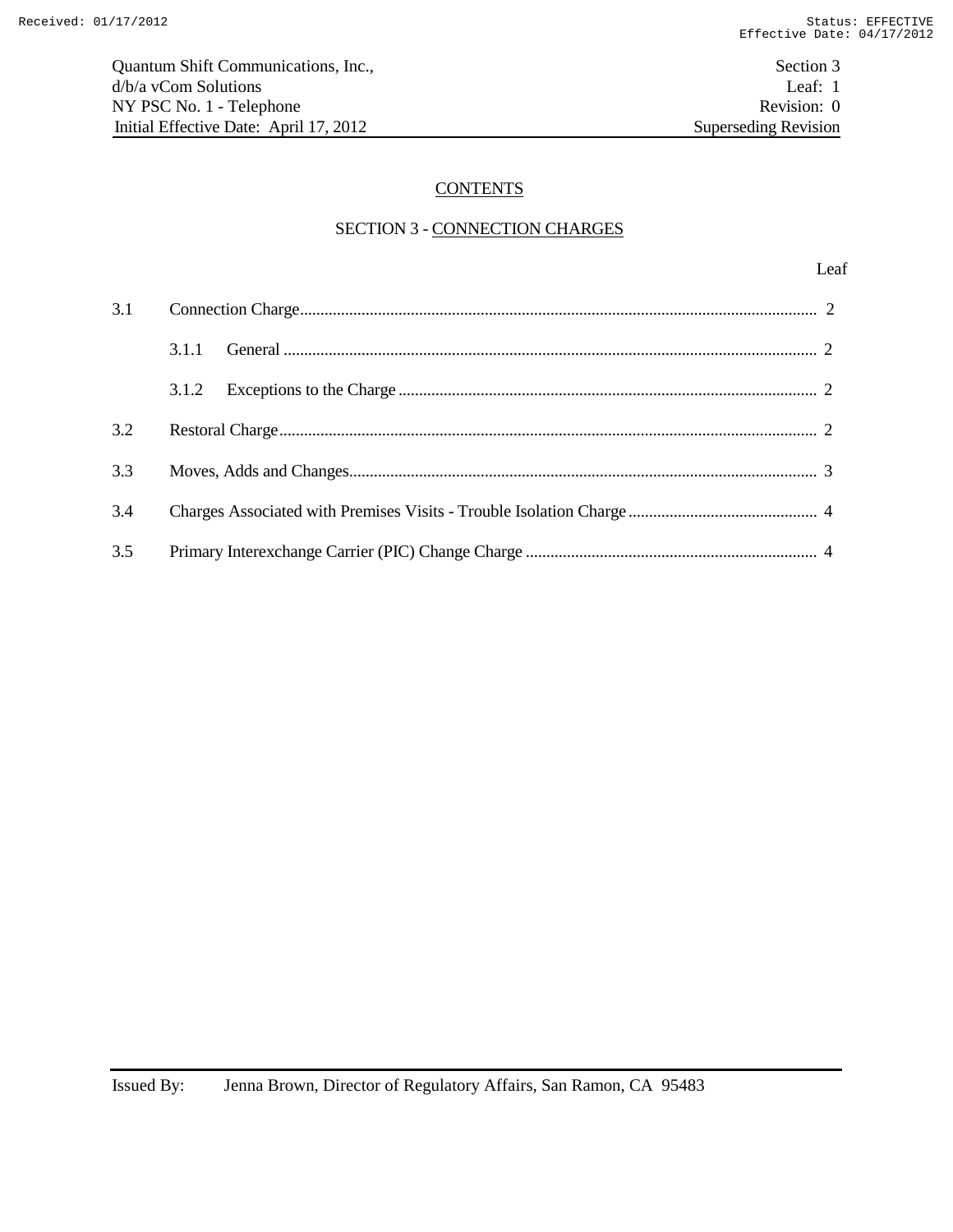#### SECTION 3 - CONNECTION CHARGES

### 3.1 CONNECTION CHARGE

3.1.1 General

The Connection Charge is a nonrecurring charge which applies to the following: (a) the installation of a new service; (b) the transfer of an existing service to a different location; (c) a change from one class of service to another at the same or a different location; or (d) restoral of service after suspension or termination for nonpayment. Connection Charges are listed with each service to which they apply.

| Minimum: | \$15.00 |
|----------|---------|
| Maximum: | \$90.00 |

#### 3.1.2 Exceptions to the Charge

- a. No charge applies for a change to a service for which a lower monthly rate applies, made within 90 days after any general rate increase, if a lower grade of service is offered in the customer's exchange.
- b. The Company may from time to time waive or reduce the charge as part of a promotion. See Section 5.2.

### 3.2 RESTORAL CHARGE

A restoral charge applies each time a service is reconnected after suspension or termination for nonpayment but before cancellation of the service, as deemed in Section l of this Tariff.

| Minimum: | \$35.00 |
|----------|---------|
| Maximum: | \$75.00 |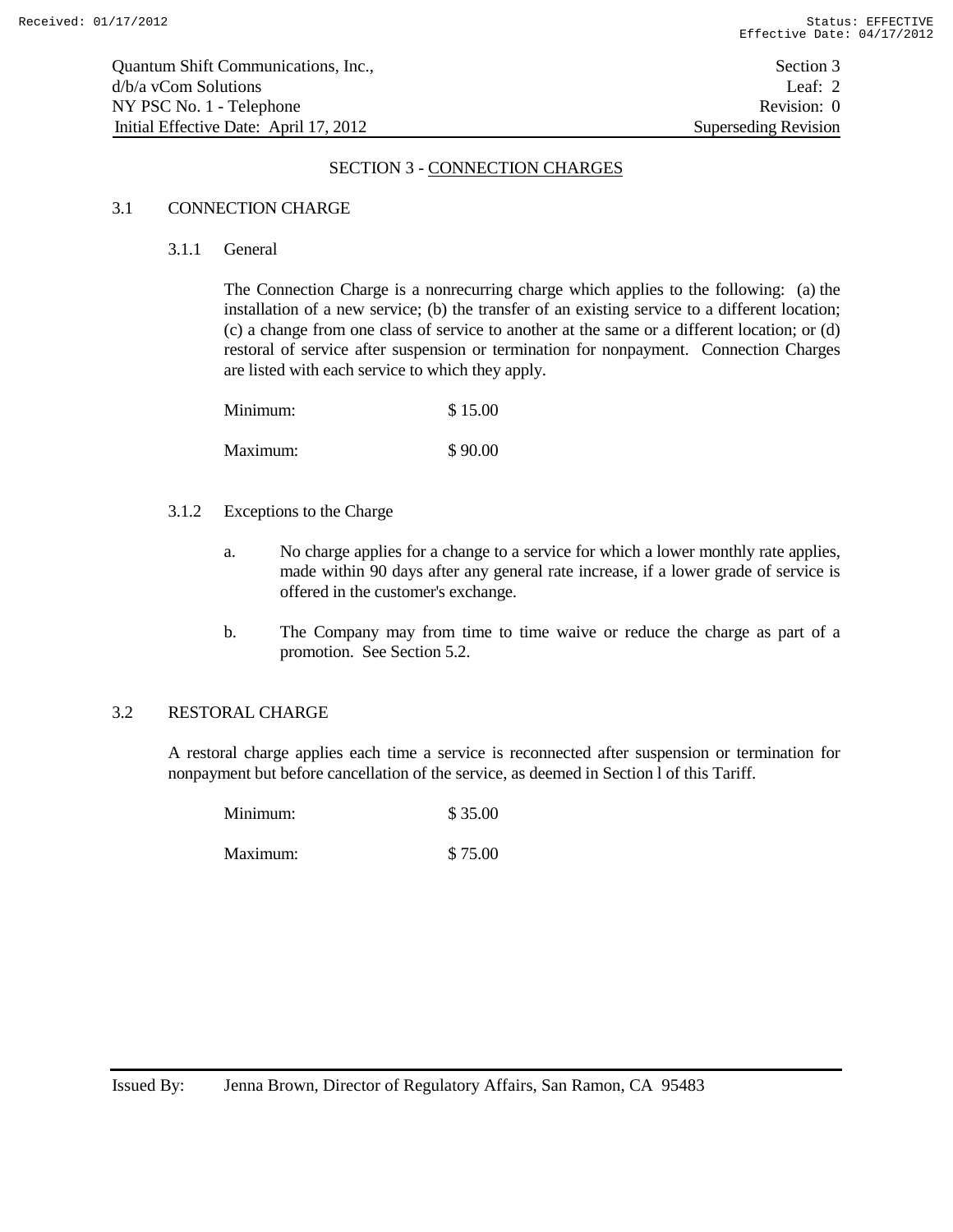#### SECTION 3 - CONNECTION CHARGES (Cont'd)

### 3.3 MOVES, ADDS AND CHANGES

The Company alone may make changes in the location of its lines and equipment. When it is found that a move or change of such lines or equipment has been made by others, the Connection Charge for the underlying service will apply as if the work had been done by the Company.

The customer will be assessed a charge for any move, add or change of a Company service. Move, Add and Change are defined as follows:

| Move:    | The disconnection of existing equipment at one location and reconnection<br>of the same equipment at a new location in the same building or in a<br>different building on the same premises. |         |         |  |
|----------|----------------------------------------------------------------------------------------------------------------------------------------------------------------------------------------------|---------|---------|--|
| Add:     | The addition of a vertical service to existing equipment and/or service at<br>one location.                                                                                                  |         |         |  |
| Change:  | Change - including rearrangement or reclassification - of existing service<br>at the same location.                                                                                          |         |         |  |
|          | Move                                                                                                                                                                                         | Add     | Change  |  |
| Minimum: | \$5.00                                                                                                                                                                                       | \$5.00  | \$5.00  |  |
| Maximum: | \$55.00                                                                                                                                                                                      | \$55.00 | \$55.00 |  |